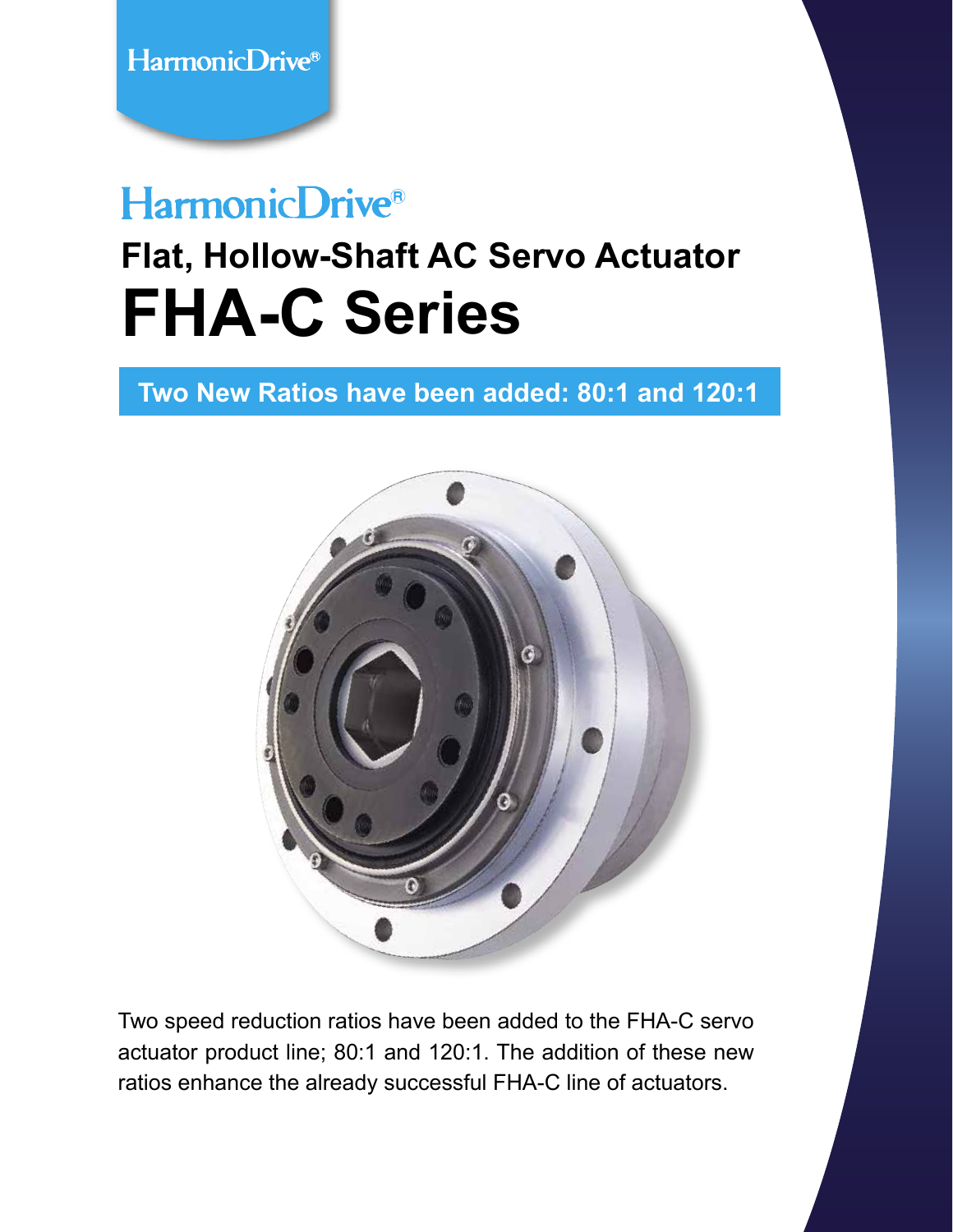

**Options**

| <b>Symbol</b>  | <b>Option Descriptions</b>                               |  |  |  |  |
|----------------|----------------------------------------------------------|--|--|--|--|
| A              | 100VAC power supply (Available for size 17,25, and 32)   |  |  |  |  |
| B              | <b>With Brake</b>                                        |  |  |  |  |
|                | <b>Position Sensors</b>                                  |  |  |  |  |
| C              | With connectors for motors (IP-20), for encoders (IP-40) |  |  |  |  |
| K              | <b>Rear Exiting Cable</b>                                |  |  |  |  |
| F <sub>5</sub> | 5 meter cables for each motor cable and encoder cable    |  |  |  |  |
| F              | 24VDC power supply (Size 17 only)                        |  |  |  |  |
| <b>PR</b>      | <b>High-Positional Accuracy</b>                          |  |  |  |  |

Note: Contact us when using two or more options.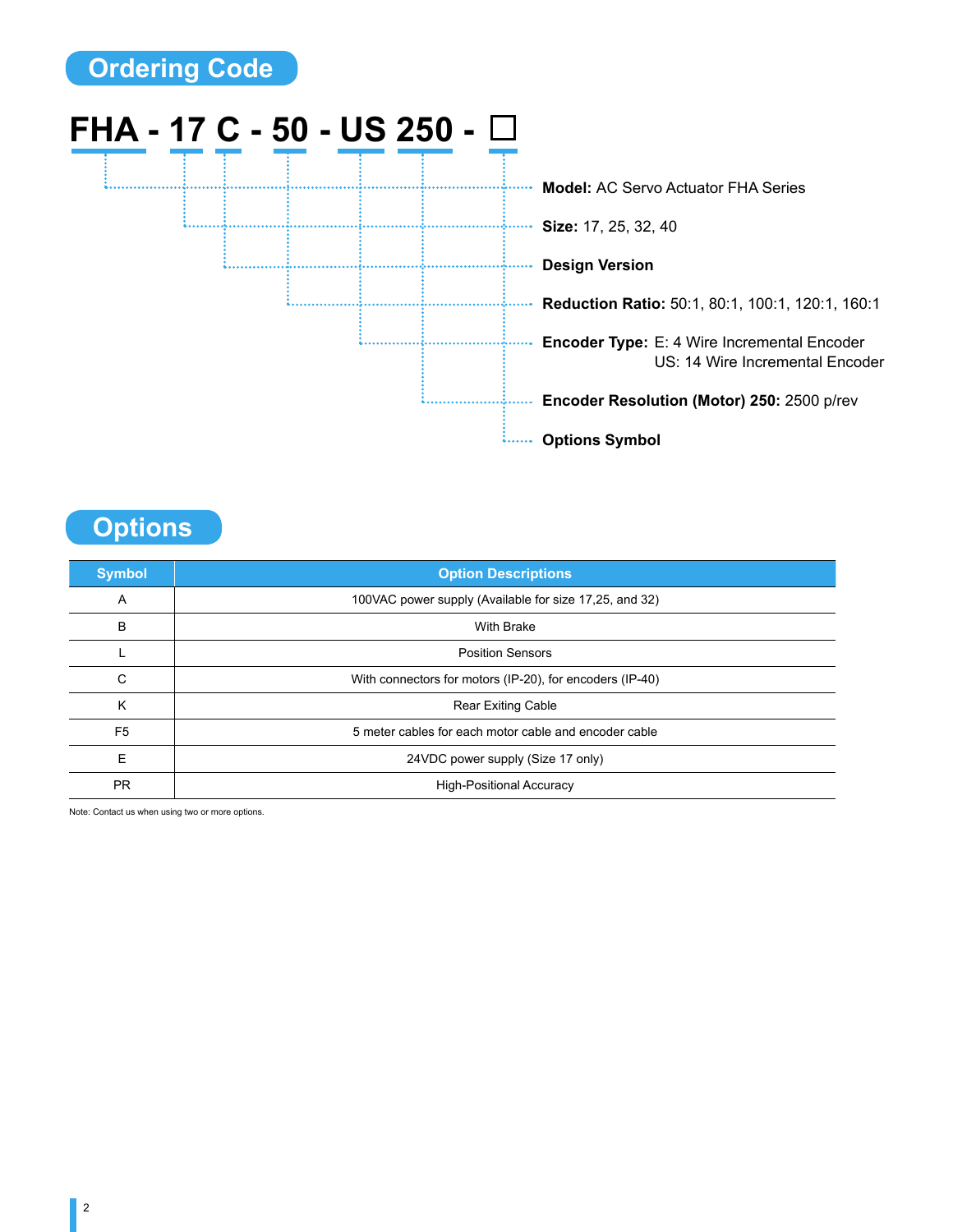### **Specifications**

\* Input power supply voltage 200V

| <b>Model</b>                                               |                      | FHA-17C-□□-US250                  |            |                       |           | FHA-25C-□□-US250 |                       |          |           |           |           |
|------------------------------------------------------------|----------------------|-----------------------------------|------------|-----------------------|-----------|------------------|-----------------------|----------|-----------|-----------|-----------|
| Item                                                       |                      |                                   |            |                       |           |                  |                       |          |           |           |           |
| <b>Reduction ratio</b>                                     |                      | 50:1                              | 80:1       | 100:1                 | 120:1     | 160:1            | 50:1                  | 80:1     | 100:1     | 120:1     | 160:1     |
| Maximum torque *1                                          | <b>Nm</b>            | 39                                | 51         | 57                    | 60        | 64               | 150                   | 213      | 230       | 247       | 260       |
| Continuous torque *1*2                                     | <b>Nm</b>            | 15                                | 20         | 24                    | 24        | 24               | 35                    | 53       | 75        | 85        | 85        |
| Maximum speed *1                                           | rpm                  | 96                                | 60         | 48                    | 40        | 30               | 90                    | 56       | 45        | 37        | 28        |
| Maximum current *1                                         | $A_{\rm rms}$        | 2.1                               | 1.7        | 1.6                   | 1.4       | 1.1              | 7.3                   | 6.4      | 5.6       | 5.0       | 4.0       |
| Continuous current *1*2                                    | $A_{\rm rms}$        | 0.93                              | 0.82       | 0.74                  | 0.63      | 0.51             | 2.1                   | 2.1      | 2.1       | 2.0       | 1.6       |
| Moment of inertia (GD <sup>2</sup> /4) <sup>*3</sup>       | kgm <sup>2</sup>     | 0.17(0.21)                        | 0.43(0.53) | 0.67(0.83)            | 0.97(1.2) | 1.7(2.1)         | 0.81(0.90)            | 2.1(2.3) | 3.2(3.5)  | 4.7(5.2)  | 8.3(9.2)  |
| Allowable moment load                                      | <b>Nm</b>            |                                   |            | 188                   |           |                  | 370                   |          |           |           |           |
| <b>Moment stiffness</b>                                    | Nm/rad               |                                   |            | 220 x 10 <sup>3</sup> |           |                  | 490 x 10 <sup>3</sup> |          |           |           |           |
| One-way positional accuracy                                | Second               | 60                                | 40         | 40                    | 40        | 40               | 40                    | 30       | 30        | 30        | 30        |
| Output shaft resolution<br>(multiplied by 4) <sup>*4</sup> | Pulse/<br>Revolution | 500,000                           | 800,000    | 1,000,000             | 1,200,000 | 1,600,000        | 500,000               | 800,000  | 1,000,000 | 1,200,000 | 1,600,000 |
| Weight <sup>*3</sup>                                       | kg                   |                                   |            | 2.5(2.8)              |           |                  |                       |          | 4.0(4.7)  |           |           |
| Mounting direction                                         |                      | Can be installed in any direction |            |                       |           |                  |                       |          |           |           |           |
| Combined driver                                            |                      | HA-800*-3C-200                    |            |                       |           |                  |                       |          |           |           |           |
| <b>Model</b>                                               |                      |                                   |            |                       |           |                  |                       |          |           |           |           |
| Item                                                       |                      | FHA-32C-□□-US250                  |            |                       |           | FHA-40C-□□-US250 |                       |          |           |           |           |
| Reduction ratio                                            |                      | 50:1                              | 80:1       | 100:1                 | 120:1     | 160:1            | 50:1                  | 80:1     | 100:1     | 120:1     | 160:1     |
| Maximum torque *1                                          | <b>Nm</b>            | 281                               | 364        | 398                   | 432       | 453              | 500                   | 659      | 690       | 756       | 820       |
| Continuous torque '1'2                                     | <b>Nm</b>            | 60                                | 95         | 130                   | 155       | 200              | 85                    | 145      | 190       | 225       | 300       |
| Maximum speed *1                                           | rpm                  | 80                                | 50         | 40                    | 33        | 25               | 70                    | 43       | 35        | 29        | 22        |
| Maximum current *1                                         | $A_{\rm rms}$        | 11.4                              | 9.2        | 8.0                   | 7.4       | 5.9              | 17.3                  | 14.0     | 11.8      | 10.9      | 9.0       |
| Continuous current "1"2                                    | $A_{\rm rms}$        | 3.1                               | 3.1        | 3.1                   | 3.1       | 3.0              | 4.0                   | 4.0      | 4.0       | 3.9       | 3.8       |
| Moment of inertia (GD <sup>2</sup> /4) <sup>3</sup>        | kgm <sup>2</sup>     | 1.8(2.1)                          | 4.5(5.3)   | 7.1(8.2)              | 10.2(12)  | 18.1(21)         | 4.9(5.5)              | 12.5(14) | 19.5 (22) | 28.1 (32) | 50 (56)   |

 $\frac{1}{\sqrt{1000}}$   $\left| \frac{500,000}{1,000,000} \right|$  1,000,000 1,200,000 1,600,000 1,600,000 500,000 1,000,000 1,000,000 1,600,000 1,600,000 1,600,000 1,600,000 1,600,000 1,600,000 1,600,000 1,600,000 1,600,000 1,600,000 1,600,0

The values in the table above show typical values for the output shaft.

Pulse/<br>Revolution

Output shaft resolution (multiplied by 4)\*4

\*1: They are typical characteristics in the case of combinations with our driver (driven with the ideal sine wave). (Ambient temperature: 25ºC)

Combined driver HA-800\*-6C-200

\*2: The values for saturated temperature were obtained when installed on an aluminum heatsink (17C: □300 x 15t, 25C: □350 x 18t, 32C: □400 x 20t, 40C: □500 x 25t [mm])

Allowable moment load **Nm 530** 690 690

Moment stiffness **Nm/rad** Nm/rad 790 x 10<sup>3</sup> 790 x 10<sup>3</sup> 1400 x 10<sup>3</sup> 1400 x 10<sup>3</sup>

Weight \*3 kg 6.5 (7.1) 12 (13.6)

One-way positional accuracy Second 40 30 30 30 30 40 30 30 30 30

\*3: The values of the moment of inertia and weight were obtained while the product is not equipped with a brake. The values in parenthesis are for -PR option.

Mounting direction **Can be installed in any direction** Can be installed in any direction

\*4: The output axis resolution is obtained by (Motor shaft encoder resolution multiplied by four) x (Reduction ratio).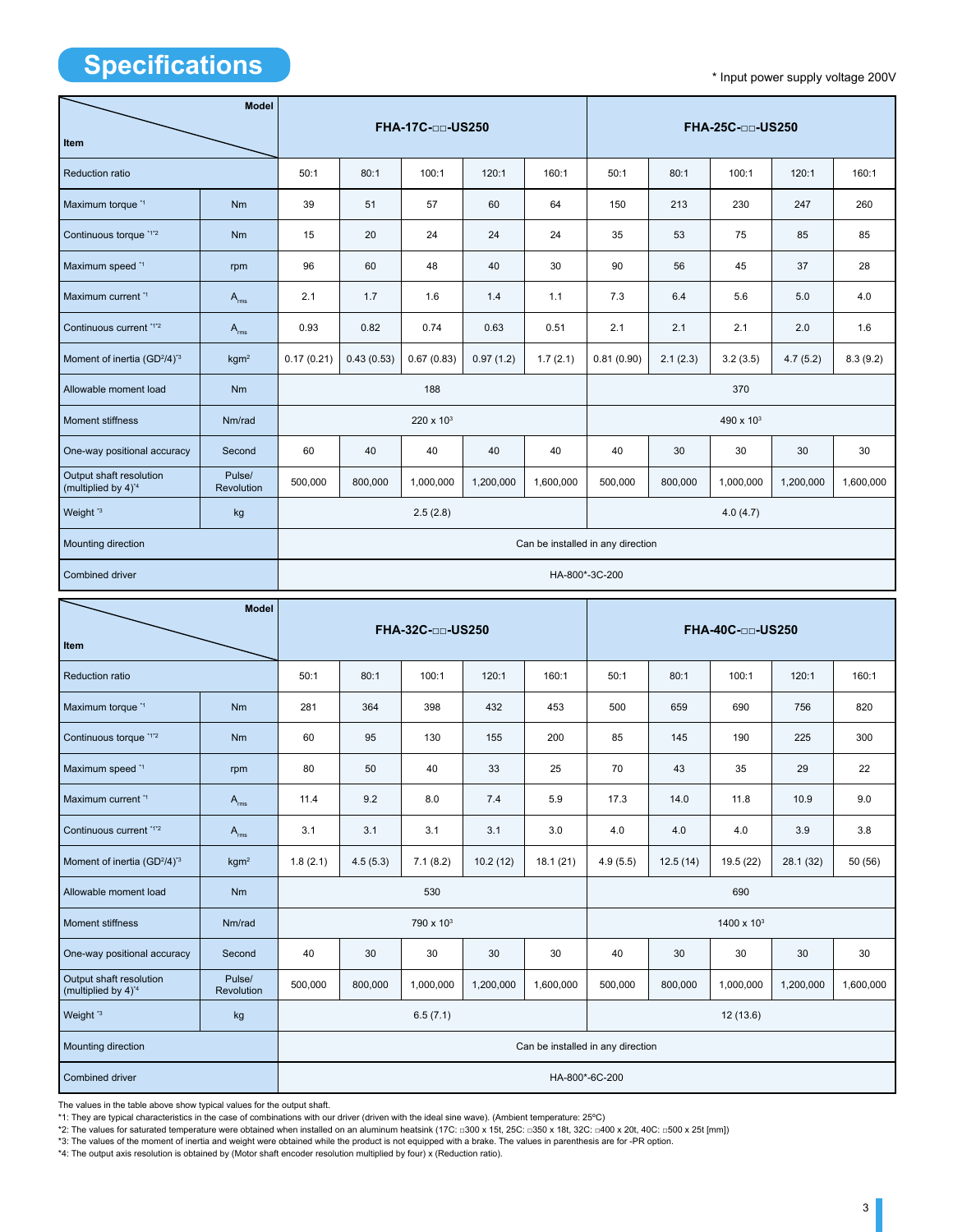### **Operable Range**

#### **FHA-17C-80** Heatsink: 300 x 300 x 15 [mm] 60 50 **Motion range during acceleration**  40 **and deceleration** Torque [Nm] Torque [Nm] **50-percent duty range 1.1 and 2.0 and 2.0 and 2.0 and 2.0 and 2.0 and 2.0 and 2.0 and 2.0 and 2.0 and 2.0 and 2.0 and 2.0 and 2.0 and 2.0 and 2.0 and 2.0 and 2.0 and 2.0 and 2.0 and 2.0 and 2.0 and 2.0 and 2.0 and 2.0 a** 30 20  $10$ **Continuous motion range Continuous motion range**  $0\frac{1}{0}$ 0 10 20 30 40 50 60







#### \* Input power supply voltage 200V



#### **FHA-25C-120**





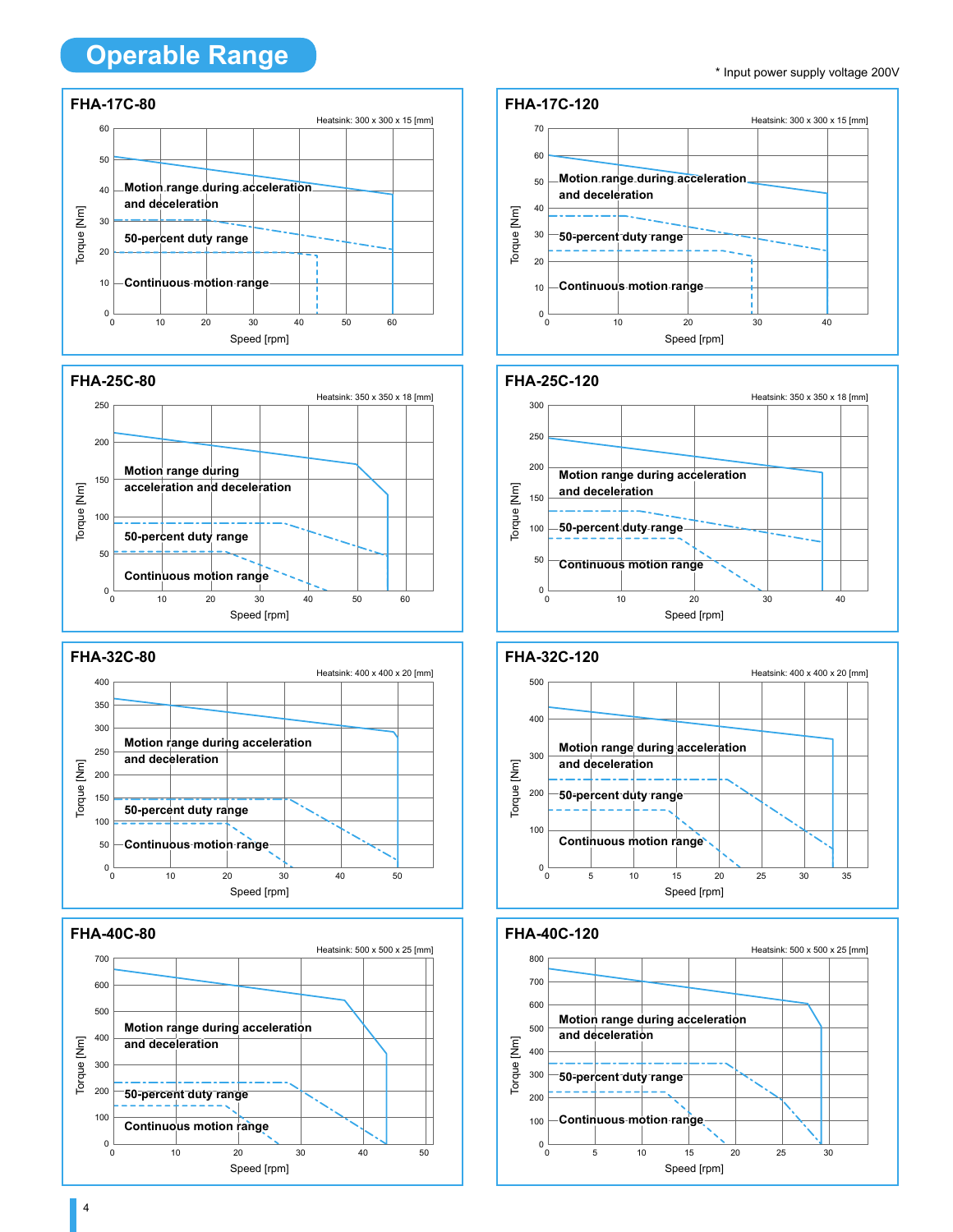

(Unit: mm)

| <b>Dimension</b>     | <b>FHA-17C</b> | <b>FHA-25C</b> | <b>FHA-32C</b> | <b>FHA-40C</b> |
|----------------------|----------------|----------------|----------------|----------------|
| φA                   | 128            | 155            | 175            | 230            |
| в                    | 78 (93.5)      | 90.5(110)      | 111.5 (132)    | 127 (148)      |
|                      | 21             | 25             | 22             | 30             |
|                      | 12             | 15             | 18             | 22             |
| φE (hollow diameter) | 18             | 32             | 35             | 45             |

\* The value in parentheses indicates the option with brake.<br>\* Note that the B and C dimensions are different for -PR option, please refer to technical materials.<br>\* For other options, please contact us.

### **Mechanical Accuracy**

The FHA-C series actuator output shaft and mechanical accuracy of the mounting flange are shown below:

(Unit: mm)

| <b>Accuracy Item</b>                                    | <b>FHA-17C</b> | <b>FHA-25C</b> | <b>FHA-32C</b> | FHA-40C |
|---------------------------------------------------------|----------------|----------------|----------------|---------|
| 1. Output shaft surface runout                          | 0.010          | 0.012          | 0.012          | 0.014   |
| 2. Output shaft radial runout                           | 0.010          | 0.012          | 0.012          | 0.014   |
| 3. Parallelism between output shaft and mounted surface | 0.040          | 0.050          | 0.050          | 0.060   |
| 4. Concentricity between output shaft and fitting part  | 0.040          | 0.050          | 0.050          | 0.060   |

Note: For the measurement method, refer to the technical materials. Note: Values are based on the Total Indicator Reading (T.I.R.).

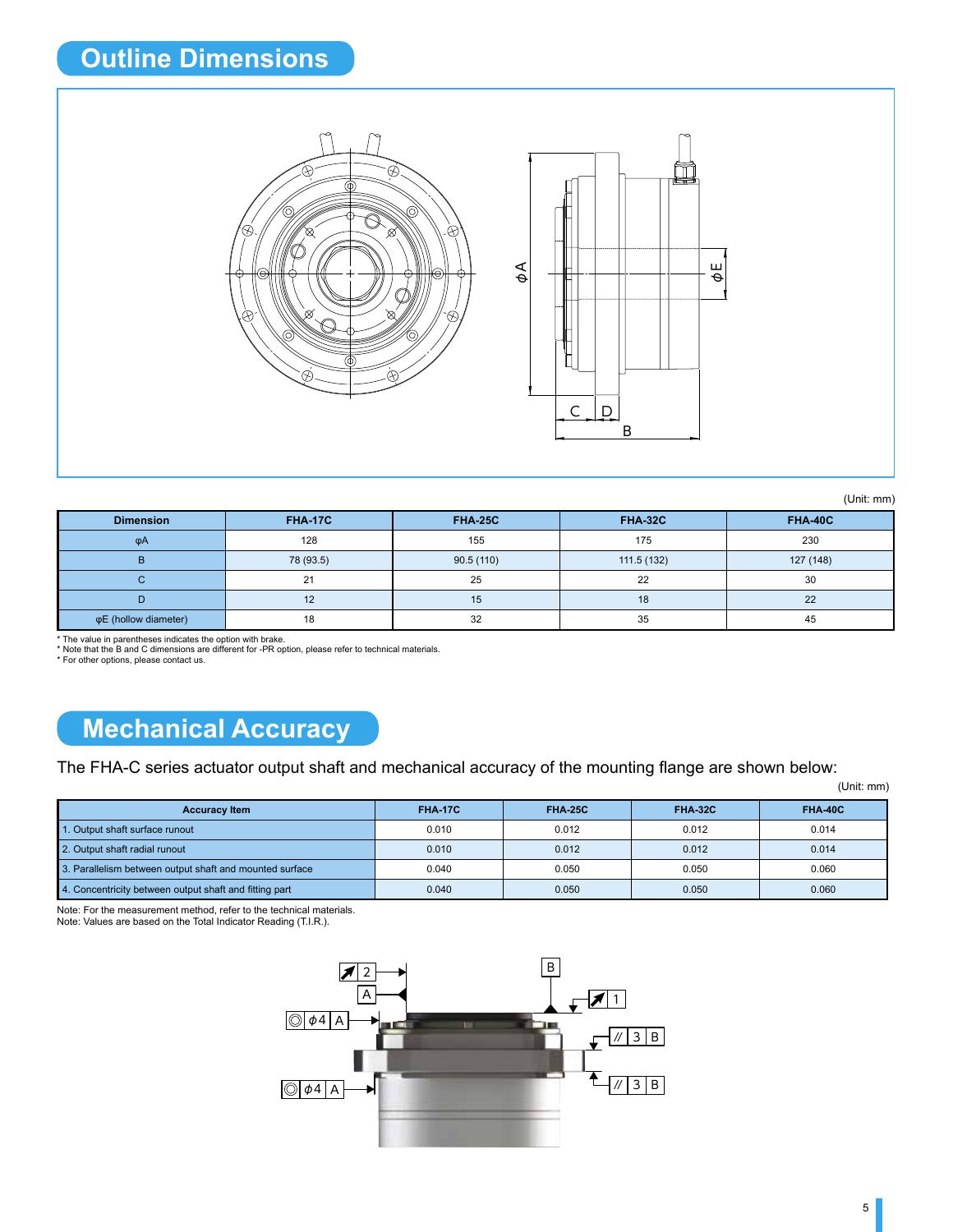### **One-Way Positional Accuracy**

The one-way positioning accuracy is defined as the maximum positional difference between the commanded position and the actual stop position when a series of positioning moves are performed in the same rotation direction. (Refer to JIS B-6201-1987).

The FHA-C mini actuator incorporates a Harmonic Drive® gear which inherently has high rotational position accuracy. Because of the gearing's high ratio, any rotational error at the input (i.e. motor shaft position error or motor feedback error) is reduced by a factor of the ratio (1/ratio) and typically becomes negligible at the output. Therefore most of the error is represented by the transmission error of the Harmonic Drive gear itself.



#### **One-Way Positioning Accuracy**

(Unit: sec.)

| 7<br>Model<br><b>Ratio</b> | <b>FHA-17C</b> | <b>FHA-25C</b> | <b>FHA-32C</b> | <b>FHA-40C</b> |
|----------------------------|----------------|----------------|----------------|----------------|
| 50:1                       | 60             | 40             | 40             | 40             |
| 80:1 or more               | 40             | 30             | 30             | 30             |

### **Compatible Servo Drives**

| Voltage       | <b>FHA-17C-xx-US250</b>                    | <b>FHA-25C-xx-US250</b>                                                                                                          | <b>FHA-32C-xx-US250</b>                                                                                                    | <b>FHA-40C-xx-US250</b>                                                                                                          |
|---------------|--------------------------------------------|----------------------------------------------------------------------------------------------------------------------------------|----------------------------------------------------------------------------------------------------------------------------|----------------------------------------------------------------------------------------------------------------------------------|
| <b>200VAC</b> | RTL-230-18<br>REL-230-18<br>HA-800*-3C-200 | RTL-230-18<br>REL-230-18<br>HA-800*-3C-200                                                                                       | RTL-230-18<br>REL-230-18<br>HA-800*-6C-200                                                                                 | Ratio 50 & 80:1 RTL-230-36<br>Ratio 50 & 80:1 REL-230-36<br>Ratio > 80:1 RTL-230-18<br>Ratio > 80:1 REL-230-18<br>HA-800*-6C-200 |
| <b>100VAC</b> | RTL-230-18<br>REL-230-18<br>HA-800*-3C-100 | Ratio 50 & 80:1 RTL-230-36<br>Ratio 50 & 80:1 REL-230-36<br>Ratio > 80:1 RTL-230-18<br>Ratio > 80:1 REL-230-18<br>HA-800*-6C-100 | Ratio <120:1 RTL-230-36<br>Ratio <120:1 REL-230-36<br>Ratio >100:1 RTL-230-18<br>Ratio >100:1 RTL-230-36<br>HA-800*-6C-100 |                                                                                                                                  |
| 24VDC         | DDP-090-36<br>DEP-090-36                   |                                                                                                                                  |                                                                                                                            |                                                                                                                                  |

1. \* HA-800A: I/O command type, HA-800B: MECHATROLINK-II type, HA-800C: CC-Link type.

2. For details on combined drives, refer to the drive manual.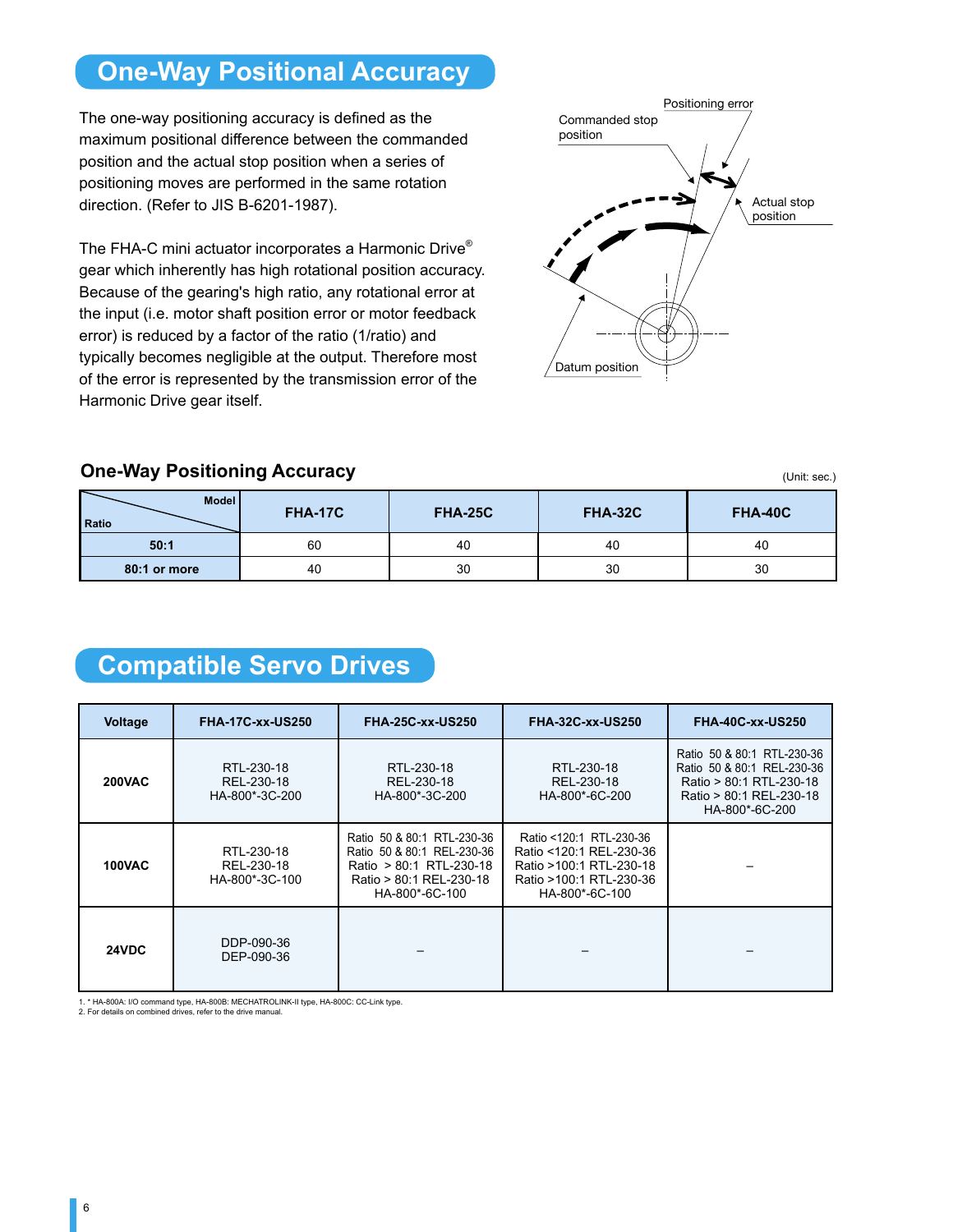### **Extension Cables**

This extension cable is used to connect the FHA-C actuator to the HDLLC driver.

● Extension cable (\*\* indicates the cable length of 3 m, 5 m or 10 m.)



**Connector Kit:** Ordering Code depends on the driver; please refer to the Data sheet. **Communication Cable:** Communication between driver and PC Via RS-232C **Ordering Code:** SER-CK